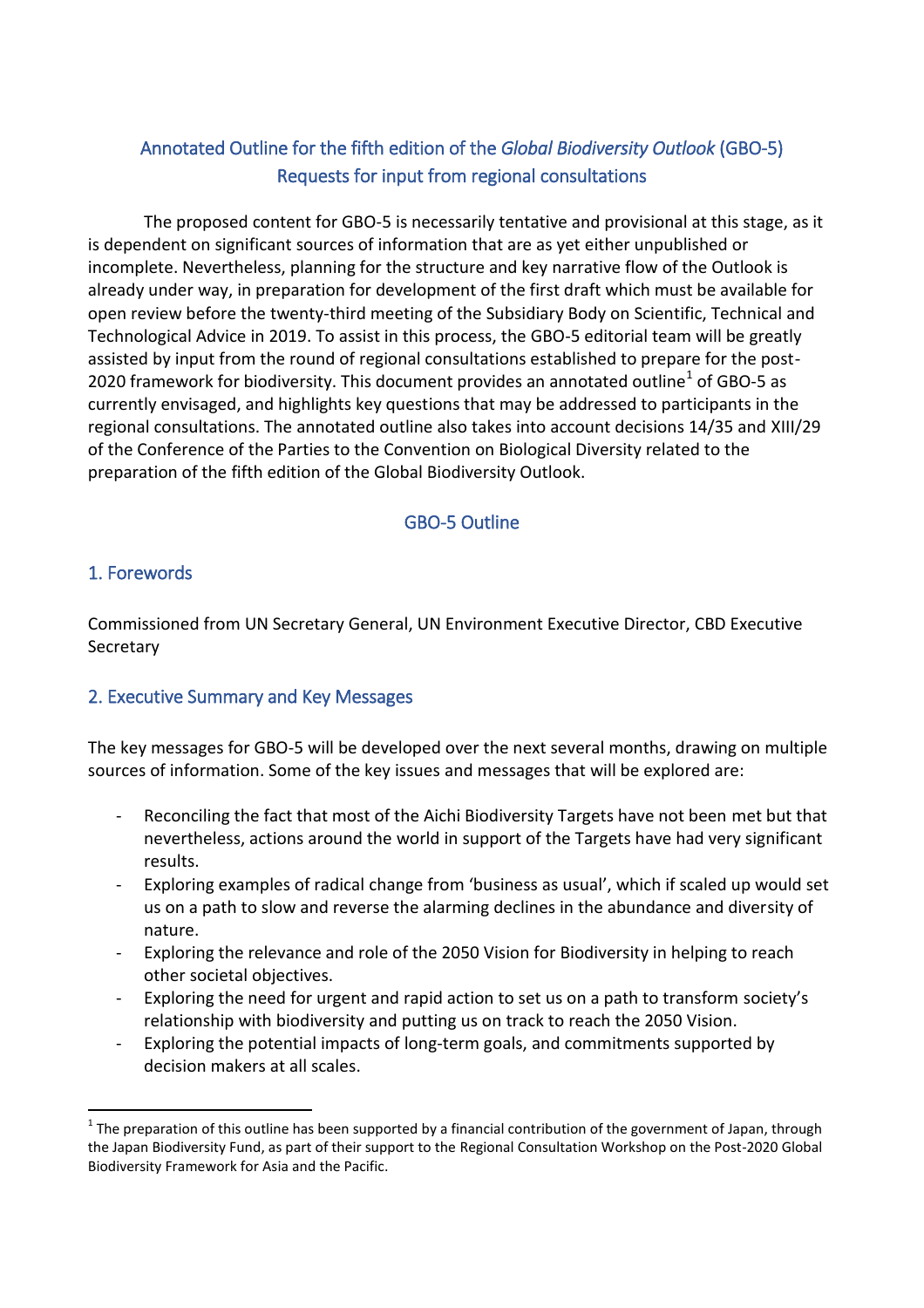- Exploring the benefits of putting nature at the heart of sustainable development.

#### 3. Introduction

Description of the context of GBO-5 in relation to the previous GBO documents, review of the Strategic Plan, preparations for the post-2020 framework, as well as its relationship with the 2030 Agenda for Sustainable Development and Paris Climate Agreement.

### 4. Biodiversity in 2020 – Review of the UN Decade on Biodiversity

This will include target by target analysis of the Aichi Biodiversity Targets, each composed of a 2-page spread incorporating:

- Analysis of indicators, synthesis of evidence and final evaluation of progress towards each target and the extent to which it could be considered to be met.
- Case studies illustrating both progress towards the target and remaining barriers.
- Examples of successful transitions that, if scaled up and replicated, point towards transformational change.
- Information related to cross cutting issues, including traditional knowledge and gender.

The section will also analyse the strategic plan as a whole, looking at each of the five goals and drawing lessons for the post-2020 framework.

The following documents are seen as key potential sources for this section:

- *IPBES Global Assessment*
- *IPBES regional and thematic assessments*
- *Sixth National Reports*
- *Update from Biodiversity Indicators Partnership (BIP)*
- *Plant Conservation Report (review of progress of the Global Strategy for Plant Conservation)*
- *Local Biodiversity Assessment (Forest People's Programme)*
- *FAO State of World reports (Biodiversity for food and agriculture, Fisheries and Aquaculture, Forests etc)*
- *Global Land Outlook (UNCCD)*
- *Global Wetland Outlook (Ramsar)*
- *GEO-6*

#### *Question for regional consultations: Which additional sources of information, in particular at regional or subregional scales, should be consulted in this review of the Strategic Plan?*

5. Biodiversity and the Sustainable Development Goals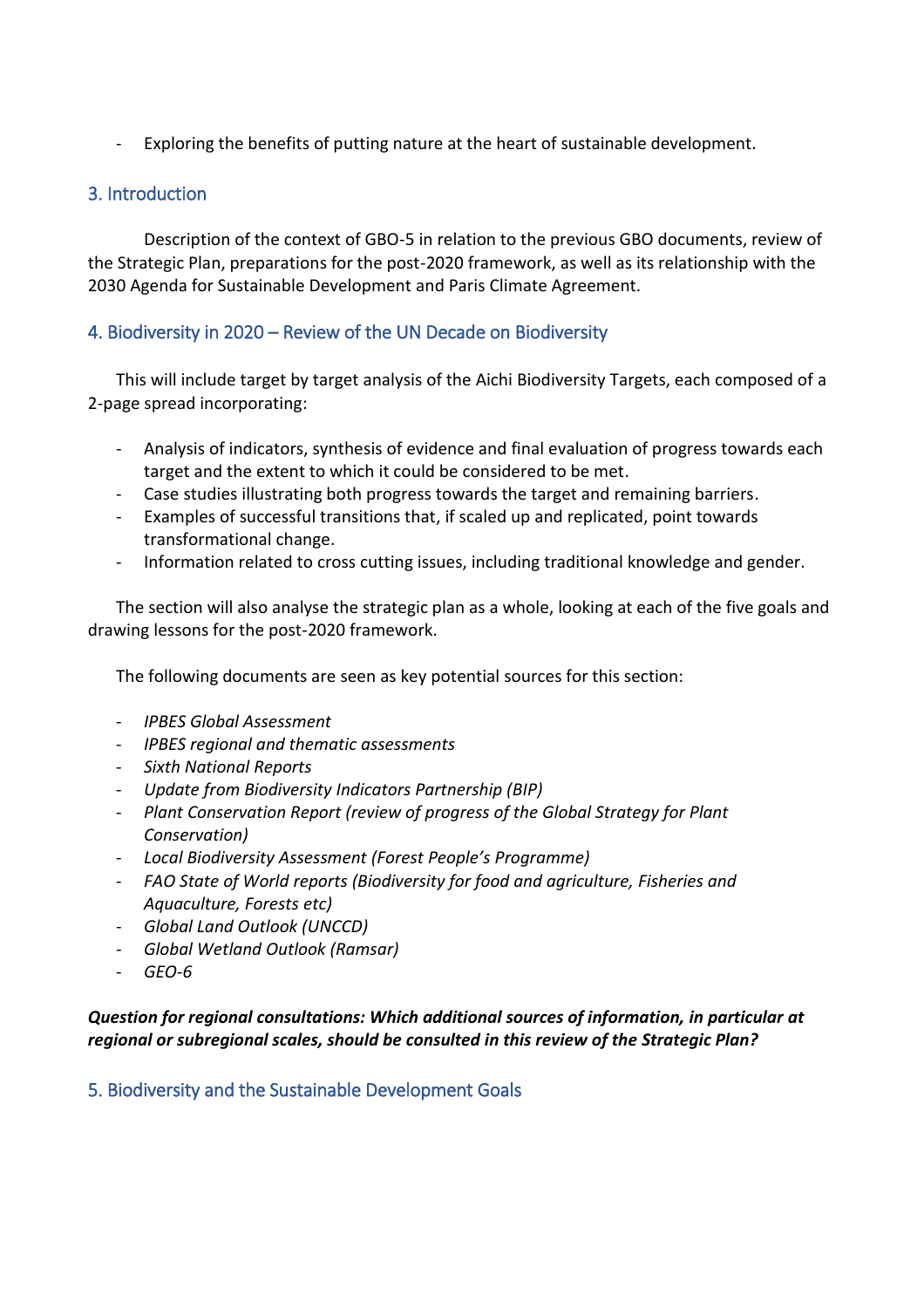This section will provide detailed background for the relationship between biodiversity and the sustainable development goals, as well as the objectives of the Paris Climate Change Agreement, especially as both mark significant developments since GBO-4. It will include:

- Biodiversity's role in climate mitigation and adaptation as envisaged under the Paris Climate Agreement, and as analysed through the IPCC
- The role of biodiversity throughout the Sustainable Development Goals, targets and indicators, not confined to those goals (14 and 15) in which biodiversity is the primary component.
- A review of synergies and trade-offs between these processes and biodiversity objectives, noting the scope for alternative pathways towards climate action and sustainable development depending on the impact on biodiversity.

The following documents are seen as key potential sources for this section:

- The Paris Climate Agreement and background documents
- The IPCC Special Report 'Global Warming of 1.5 deg. C (2018)
- IPBES Global Assessment
- CBD/SBSTTA/21/2/Add.1

# *Question for regional consultations: Which additional sources of information may be useful for this section, in particular examples at regional or subregional scales of both trade-offs and synergies between climate, sustainable development and biodiversity objectives?*

# 6. Realizing the Vision: potential long-term goals for biodiversity

This section will note the importance of the 2050 Vision in framing action on biodiversity beyond 2020. The potential actionable, long-term goals implied by the Vision, and interim objectives for 2030, will be analysed. Among the areas likely to be addressed are:

- Abundance of wildlife
- Extent of wild places
- Ending pressures that drive species towards extinction
- Diversity of nature in the landscape to support food production and resilient farming communities
- Diversity of nature to support human health objectives

The following documents are seen as key potential sources for this section:

- *CBD/SBSTTA/21/2*
- IPBES Global Assessment
- Mace et al. (Nature Sustainability, 2018), *Aiming higher to bend the curve of biodiversity loss*
- IIASA (in preparation, 2019): *Reversing terrestrial biodiversity declines due to habitat loss: A multi-model assessment*